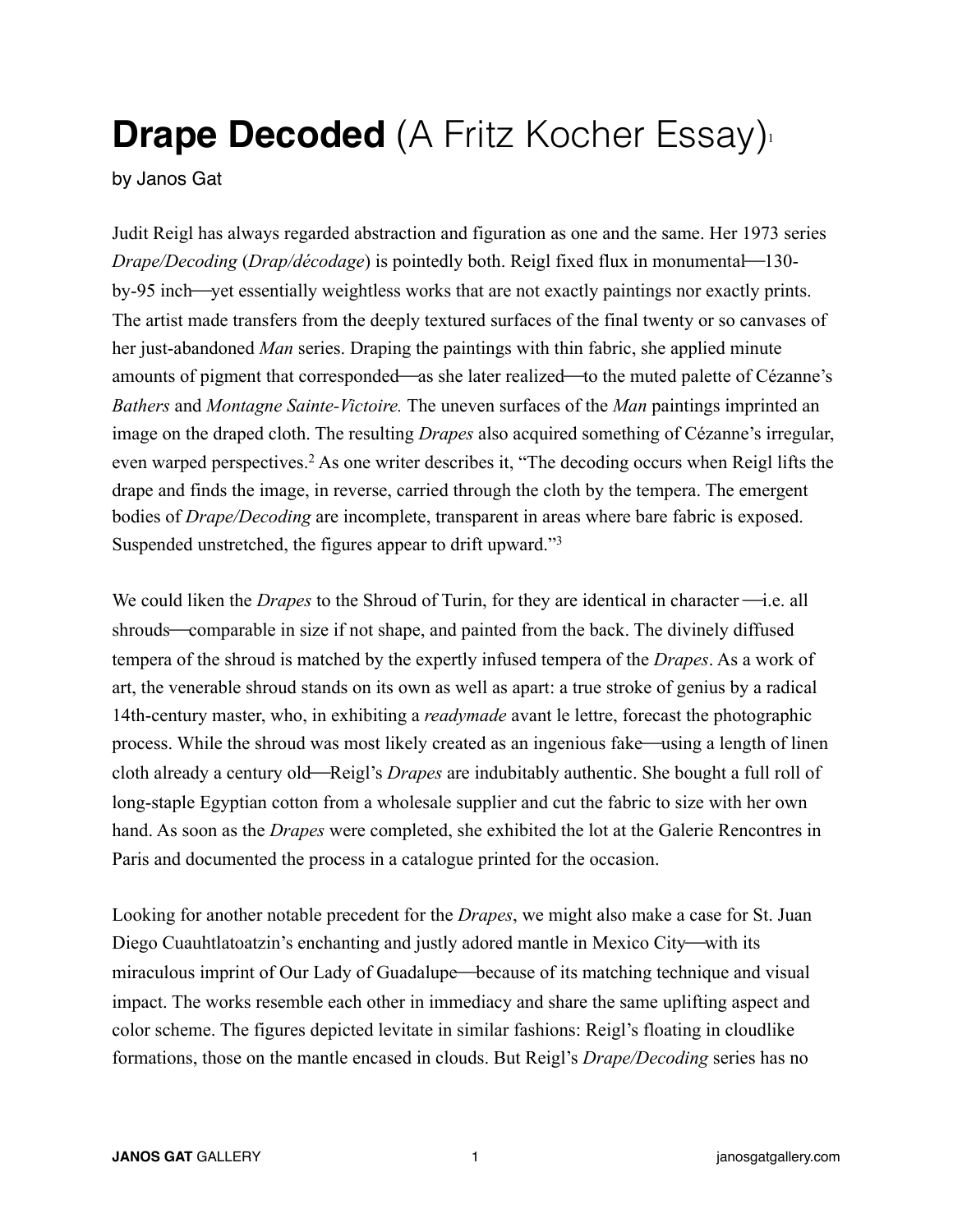religious connotations. Her works evince a secular miracle. Here the uncanny feat is not an act of fate; Reigl achieved the heavenly appearance in a workmanly manner, using an ordinary, heavyduty housepainter's brush meant for applying whitewash.

Judit Reigl's text for her 1973 Drape/Decoding exhibition at the Galerie Rencontres, which I would call "Three Easy Steps to the Sublime (Single Use Instruction Manual)," read like this:

*1st step: Veil a rejected painting from the Man series with a light cotton sheet. 2nd step: Paint the visible side with tempera thin enough for the created imprint to be interior. (The color, in part, traverses the fine weave and settles as a light residue, and in part clots up against the structural reliefs and protrusions of the ruined work.) 3rd step: Unveil. (The painted side becomes the back, the imprinted the front.)* 

Reigl explained her process in detail in the statement she wrote on April 28, 1973 for the catalogue of her exhibition at the Galerie Rencontres, which, with the reader's patience, I will quote at length:

*Exclusively abstract painting. For 13 years. A certain mass writing against white background. From February 1966, this very same writing took, independently of or even against my will, an increasingly anthropomorphic form, producing human torsos. Imperceptibly at first, then more consciously after 1970, I tried to intervene, to underline the emergent aspect of these rising bodies.*

*In May 1972, I showed about twenty of these canvases called* Man *(1966-1972) at Rencontres. At the time, I thought to have had correctly analyzed the endeavors of my preceding six years. I believed I could draw two conclusions to advance my work:* 

*1st, propel this man to full liberation, to flight. 2nd, make my painting more readable, more accessible.* 

*During the fall of 1972, all this was belied by actual practice. For four months I kept ruining my canvases, without getting even a single one right. I had to stop. My analysis could not penetrate my subconscious, which is always game to bypass the orders given by the mind.*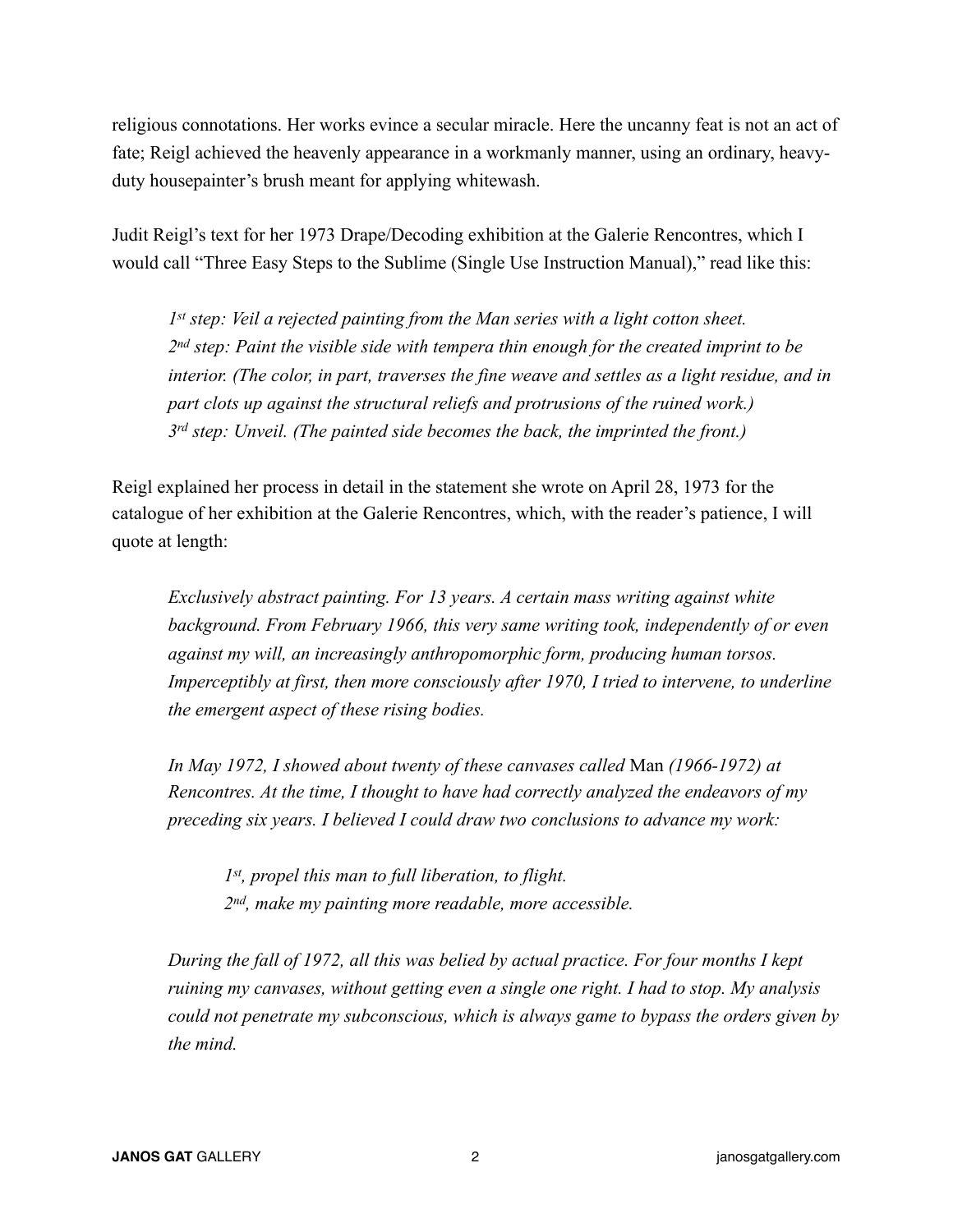*My initial breakthrough of 1966-1970, which stemmed from the revolt of the subconscious—as long as it was supported by the contribution of low values (G. Bataille), and as long as I was one of those who accumulated* this eruptive force *and whom* are inevitably situated below (G. Bataille)—has itself became a wall. A wall, *which gradually blocked the opening (1971-72) as I tried to direct this revolt, go beyond the contradictions, and reach the goal of liberation. My subconscious had abandoned me. I could no longer, in my practice, follow this* Man *taking flight in an Icarian escape. Was this a disguised search for the superman? The super-ego?* 

*Simultaneously, my second conclusion brought me to crash head on against the* world of rational utility, which cannot be abolished *(G. Bataille). Another wall! Because, if we can take the first*⎯*the Icarian escape*⎯*as mere individual fantasy, the second prevents our entry into the real world, a zone that concerns us all, where we join the social and political spheres.*

*Now (February, 1973) I attempt to pass through this second wall. I staple see-through sheets over these men. Veiled they turn opaque, almost unwritten. From these obscure bodies, I lift the relief, or better—by touch, by stain—I undo the form, the momentum, the dynamism of the writing, the tension they create. I decompose, I decode, abolishing the black armature, these carcasses of protruding mass, indispensables until now, with their affirming heft and absolute contrast against the white background. I submerge. I paint on the top to appear on the bottom the sheets. I pass through utter defeat.* 

*No certainty; no despair. Not accomplishment of any kind on the reverse side. Only the prospect of finding* the flux of desire, a vibration of the flesh*, the color that the Old Man of the Mountain and the* Bathers *so well knew how to capture.*<sup>4</sup>

This is Reigl's own analysis of her previous two decades of uninterrupted work, the course of which stands out even more sharply for having been sandwiched between two roughly half-year periods of painter's block. Reigl's first hiatus from painting, in 1954, ended in what she refers to in conversation as an explosion. Artistic explosion might be a more precise way of putting it, but even that term is too subjective to make any actual sense beyond the metaphorical: i.e. what the sudden release of immense pressure pent up within the artist must have felt like. Nevertheless, to talk about intangibles one must resort to metaphors and inevitably stray from the topic. Improbably and, needless to say metaphorically, the artist exploded. The fallout from this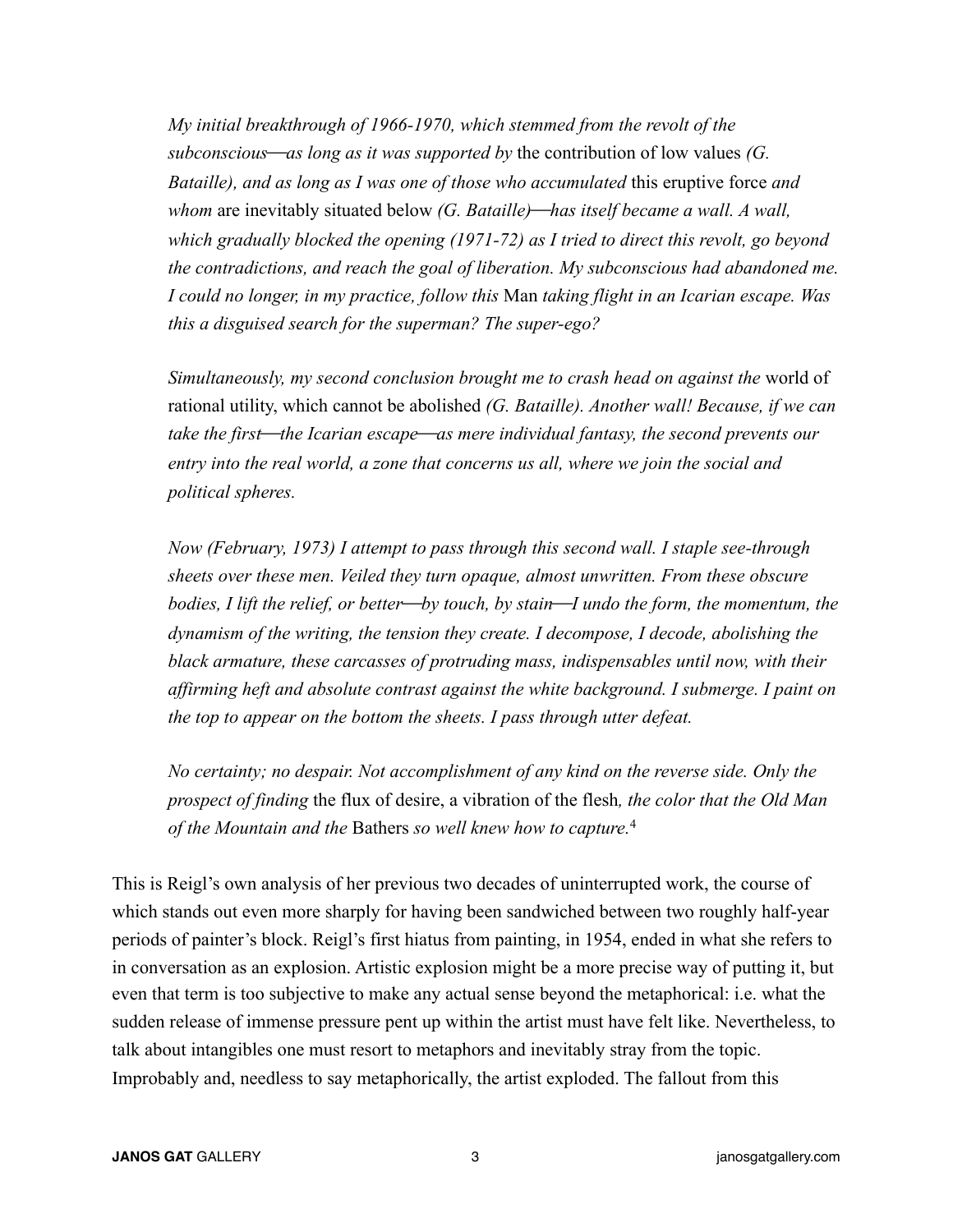explosion became her *Outburst* (1955-57) series, which vaulted this hitherto unknown painter to the forefront of abstraction. Reigl's gestural abstraction packed a New York School punch, much to the dismay of most French critics, who were appalled to see the unbridled power of her cosmically inclined paintings trump tame esthetics. Reigl's gestural work was well received elsewhere in Europe and was admired by her peers, but most French critics expressed their opinion of the work by not writing about it.

In 1972, after more than ten years of not showing her work locally, Reigl presented her *Man* series— six years in the making yet still in progress—to the Parisian public. The very critics who had largely ignored Reigl's abstract work for over a decade now were dismayed by her apparent return to figuration. What Reigl embraced as a breakthrough, they called a betrayal. Just as the young Poussin and Porbus in Balzac's *Unknown Masterpiece*—in which masterpiece, as in *Man*, the image depicted is a human body emerging from a primordial ground—the critics, blinded by ideology, could not *see* what was right before their eyes.

When in her text Reigl describes her forceful handling of paint as *that very same writing*, we should believe her. The last works of *Weightlessness* (1965 - 66)—the final subseries of Reigl's abstract *Mass Writings* (1956 - 66)—could be close-ups of her yet-to-be-realized *Man* paintings. Are not Titian's grand and complex figural compositions composites of pure abstraction, which we might discern only from up close? In 1966, Reigl does not return to figurative painting. She continues to paint as she always has, and when from the dark matter applied on the canvas a human figure emerges on its own, she simply takes a step back to see it better—and then allows the figure to remain. In painting the *Man* series, Reigl changes her vantage point, not her style or intention.5 The abstract and figurative labels do not stick. There is no reversion to a previous style. There is change and continuity.

As Reigl puts it most eloquently in her essay, her work led her to a breakthrough: the human figure regained. The human body engendered new works that, as bodies tend to do, eventually piled up, to the degree that she could not keep up with them or develop them further. Reigl writes about a *gradually blocked…opening* (1971-72). It is as if her men, too many of them taking off at one time, blocked each other's flight. Reigl's explanation is at once neat and poetic, but looking at the paintings in question, I find her to be too critical of her working process, which means too critical of her self. She even identifies her subconscious as the culprit most likely responsible for her perceived failure. Of course, the artist is the absolute authority, but on the issue of culpability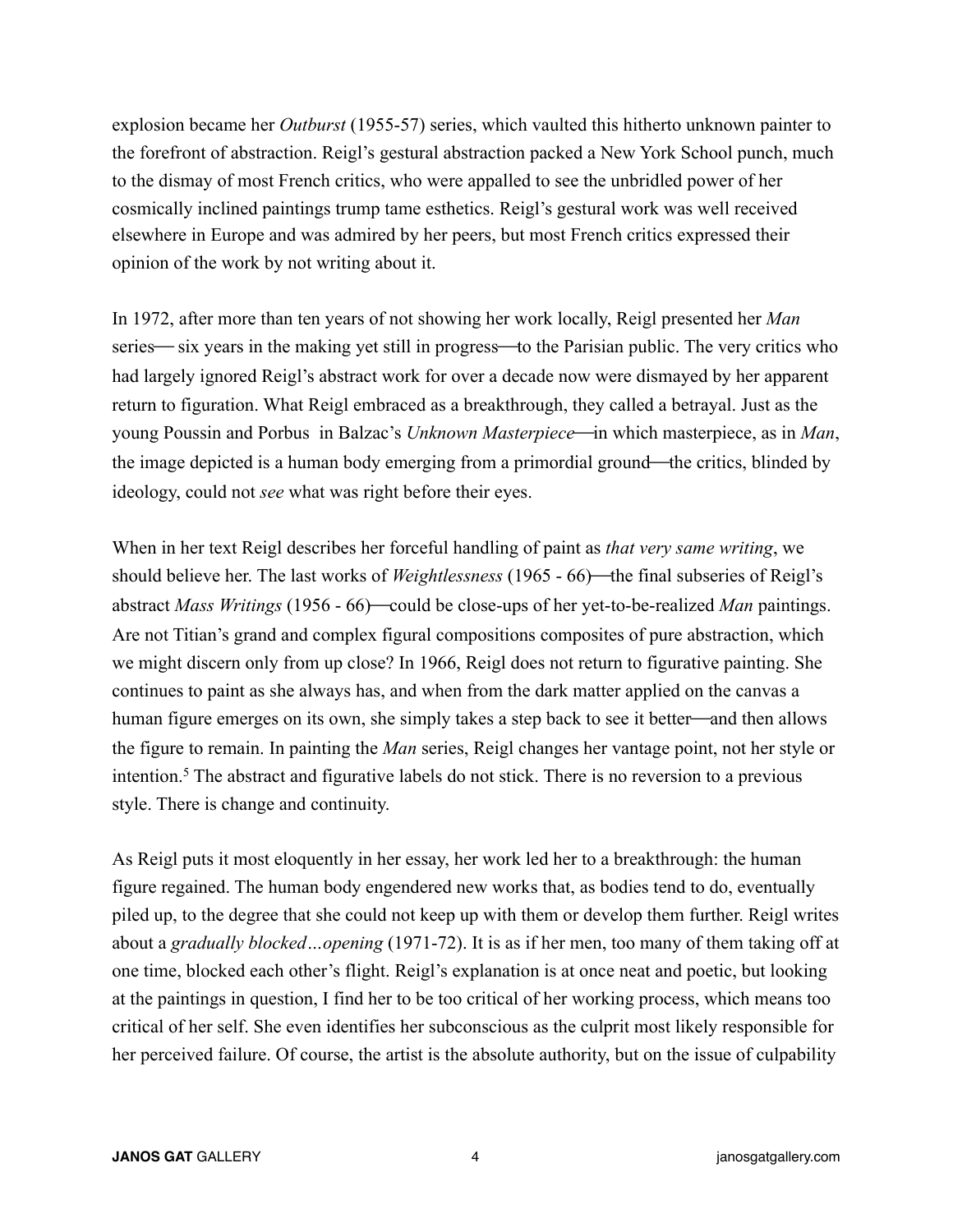I beg to differ. The airborne figures of 1971-72 project certitude and grandeur, even in their doomed flight. As the bodies morph from one canvas to the next, the series shifts from the figurative toward the abstract The last men released in flight come equipped with wings, which in turn become fuselages that then become parallel lines in Reigl's next abstract series, *Unfolding* (1974-1985). This is a logical change of vantage points for those who can see with their eyes, and a confusing change of styles for those who cannot.

Though she has lived through, by, and for art—actually living art—Reigl has remained at a remove from the art world. This was not a conscious decision on her part. Although she never articulated a motive, we can now detect a practical, if unconscious one. It permitted her to safeguard her freedom—her freedom to work as the work itself would dictate. When I recently read these very lines to the artist over the telephone, she immediately said: "This was my luck: never in my life could I participate. Had I gotten married and had children, would it have been a better life? And please be careful—I would never use the word 'freedom.' I did everything throughout my life without thinking, often against my better judgment, contrary to my will. You cannot force a wild animal to behave as if it was tamed. As Béla Bartók's said, 'you can't connect lightning to the power grid.' I always had a feral nature. It is not that I would bite or bark, but that I would leave, seclude myself, withdraw. Of course I could never withdraw from what I never joined in the first place. I could not join; this was a birth defect of mine." Reigl did not realize that in explaining why I should refrain from using the word "freedom" she had defined the concept better than I ever could.

However disconnected from the art world Reigl may have been, she knew that exhibitions were important, even necessary. She also knew that, however well her work might be received, exposing her world to the world at large would inevitably lead to a clash. In her 1973 text, Reigl claims that her own work—the *Man* bodies she could no longer put into flight—prevented her from painting. I would put the blame not on the paintings but on the timing of their exhibition, which might have been premature. Presenting 20 powerful paintings from a series still in progress, paintings that already contained more than anyone might possibly expect from a canvas, made it seem, at in her eyes, that she had set and achieved some kind of a goal.<sup>6</sup> Here we must note that for Reigl settling on any formula or strategy—i.e. *propel this man to full liberation, to flight* and *make my painting more readable, more accessible*—would be completely out of character. Making decisions and arriving at solutions would have severely limited Reigl's ability to work. She cannot follow instructions, especially from herself. Reigl's way—flux—precludes preconceptions. What Reigl said in 1985 about the human body, *the most*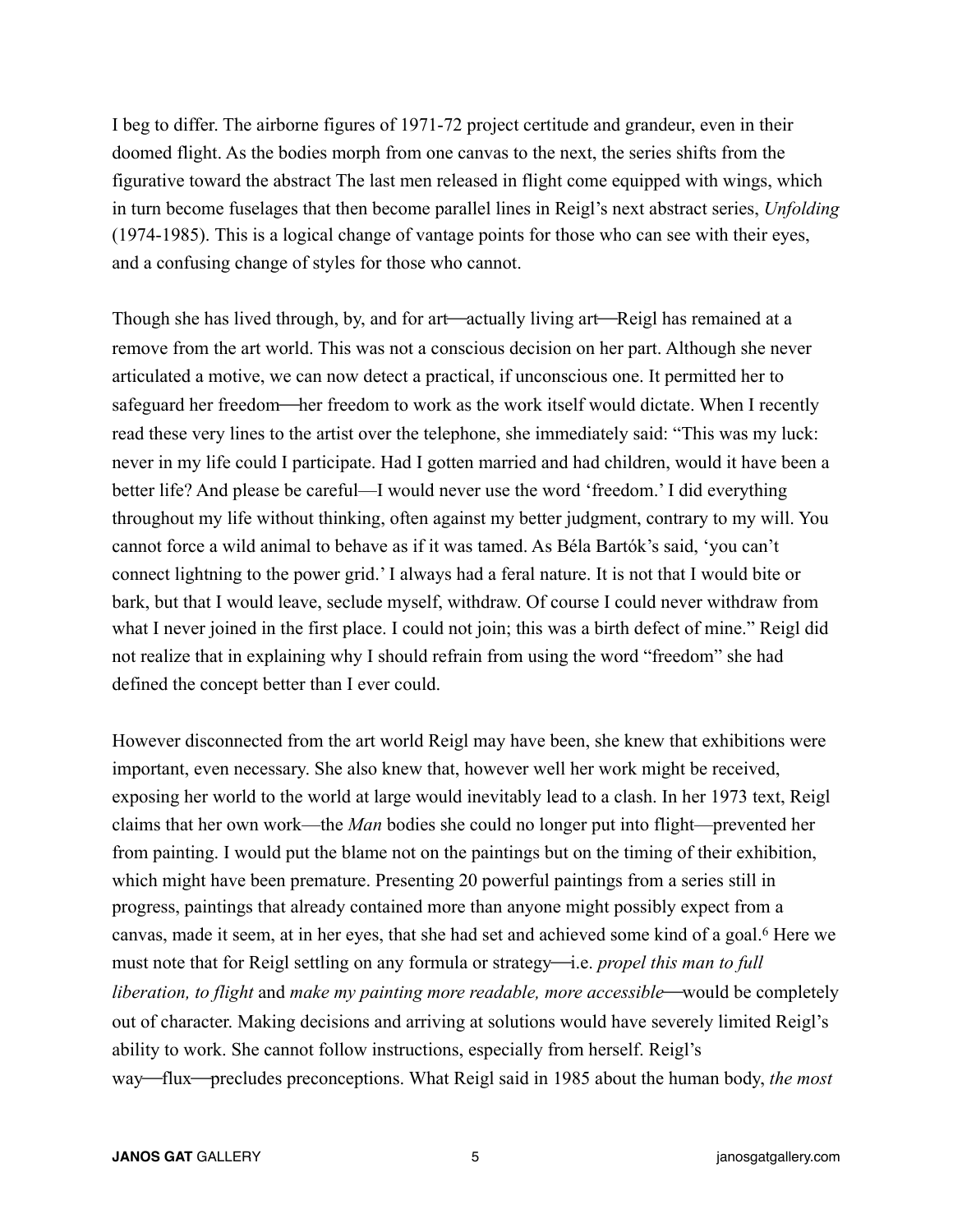*perfect instrument, the most tragic obstacle*, applies here to a fault. The head-on crash she refers to in her text was decidedly not against Bataille's *world of rational utility, which cannot be abolished*, but the one true obstacle; Reigl, in her Icarian flight, crashed into herself.<sup>7</sup> *I attempt to pass through this second wall. I staple see-through sheets over these men. Veiled, they turn opaque*... Covering up the problem—literally pulling a white sheet over the carcass of a *problem*-painting—for Reigl meant getting to the heart of the problem. Like the venerable Chinese painter in Marguerite Yourcenar's *How Wang-Fô Was Saved*, Reigl had no choice but to paint her way out of a worse-than-death sentence—painter's block—which was imposed not by a mighty emperor but by her own temperament. For Reigl the veil worked both as a metaphor and as a blank surface on which to create—as in Yourcenar's tale—her vessel of escape. As Reigl told me, "I knew perfectly well while working that I was undergoing a profound self-analysis. Luckily, my cover-up, my obfuscation of one side emerged as something distinct, real on the other*.*"

Reading the last paragraph of Reigl's commentary on *Drape/Decoding*—and I think I can speak for most readers—I knew whom she meant by "the *Old Man of the Mountain* and the *Bathers*" (Cézanne), but I can't say that I understood the exact relevance of Georges Bataille's *contribution of low values* and *eruptive force… situated below*, or Gilles Deleuze's *flight of desire*, and *vibration of the flesh*. I had a fairly good idea of why Reigl stopped painting in 1972, but still had no clue as to exactly what enabled her to resume her work in 1973, or as she had characterized it, led to her breakthrough of draping her rejected paintings. In the course of an interview—really, an afternoon conversation—in August, 2014, Reigl answered my unasked questions by telling the story of the astonishing incident—some might call it divine intervention —which blasted her through that seemingly impregnable *second wall*.

"There was a movie house on Montparnasse, which must have opened after the war and kept functioning until the 1990s. The programs ran only for an hour, mostly newsreels. I found it rather fascinating, to go to the movies without the lure of a feature film, only the news, and a few shorts, documentaries. Giacometti has mentioned visiting the same movie house; it was important for him too… Because when he came out, he saw that everything looked different than before watching the film.<sup>8</sup> After the movies people appear to move differently... as in another dimension… Coming out of the movies Giacometti was transported to a brand new world. This is exactly what happened to me. One afternoon I saw a documentary movie, in which an Indian snake charmer with his double flute made the snake rise from the basket. And as I sat there,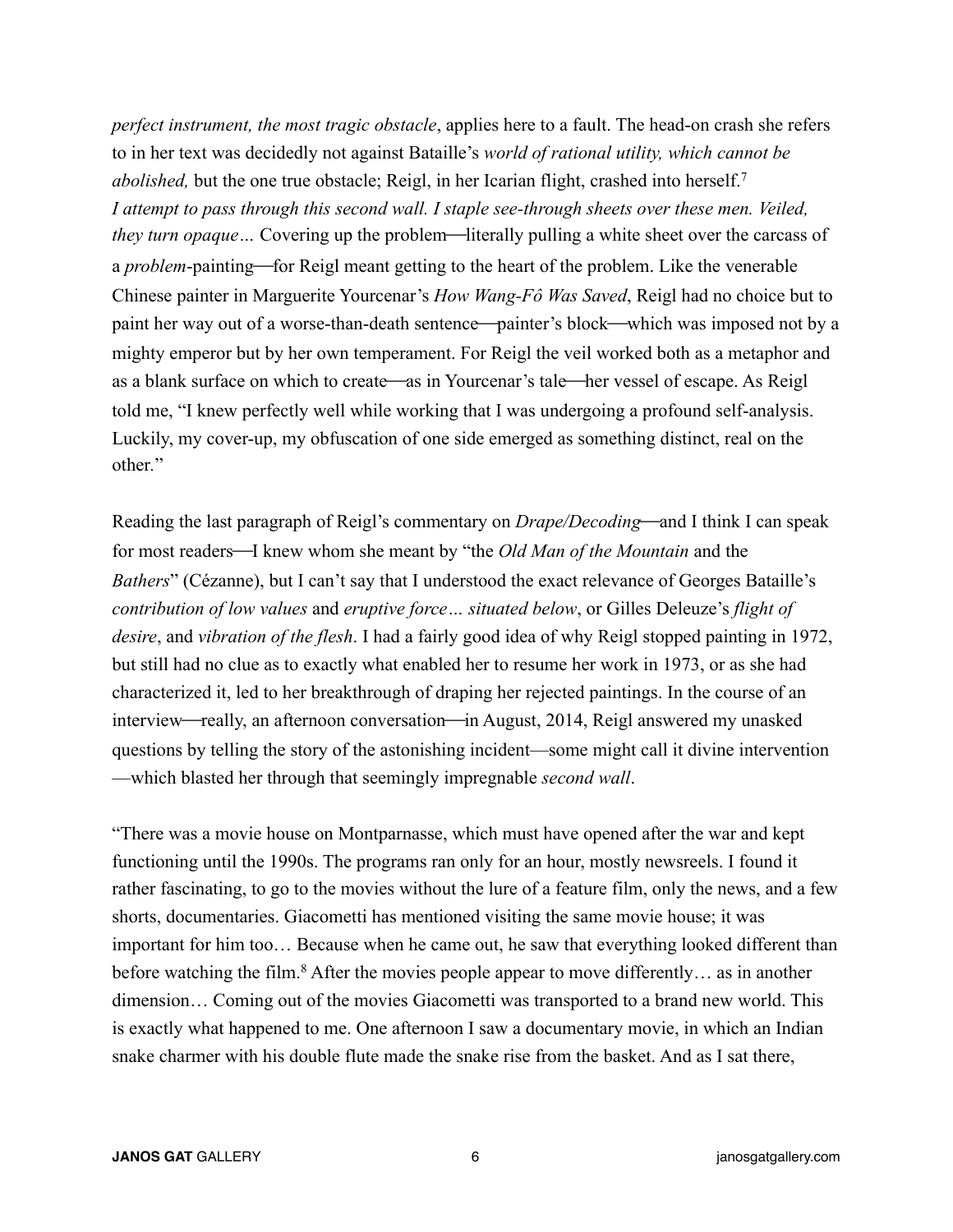tranquil, a gigantic slap, not painful but overwhelming, as if an enormous mass, hit me. I was struck, much like by a bolt of heavy voltage, by lighting, to the point that... I jumped and my seat bottom snapped back up, producing such a bang that everyone turned and were looking at me from all around. I had no luck. When I came in, I had found an empty spot, but people could hear this wallop from far away. The usher guarding the entrance ran up to me, alarmed…

Judged by the shock I felt, there was nothing metaphorical about the experience. Slammed by a ton, a stunning blow: exactly as snakebites are described. It did not penetrate from outside. What I felt emanated powerfully from within my core. I was never bitten by a snake, but I happened to be struck by lightning, and was knocked cold by a powerful current before. It felt just like it. Having had close calls on numerous occasions, I have to consider myself lightning-prone. The one time that I suffered a direct hit, I was at the Nagybalog artist's colony in 1944. Painting *en plein-air* with my fellow art student and friend Antal Biro, we were caught in a storm. As we were running toward a shelter, dragging our paint boxes and easels along, the world around us exploded in a flash as I was cut down by a spectacular—as my friend told me afterward—bolt of lightning. I credit the wood of the paint box and the easel, a kind of insulation, in saving me. I blanked out. My first memory is of the fuzzy beard and the frazzled expression of my friend Antal, frightened to death, believing me dead, Then, as he drew back and I could see better, I discovered that I had been thrown into a ditch and lay covered in mud, flat against the bloated carcass of a pig. Me being me, what came next to my mind was Baudelaire; his poem, *Une charogne (A Carcass).* Fifteen years later in-Bourg-la-Reine, dumb or bold, I was trying to fix a wall-mounted electric clock using a switchblade. Standing on a stool, I accidentally stuck my knife into the current. Luckily, the knife had a wooden handle, with only the blade, which I barely touched, carrying the juice. Once again, the wood dampened the shock. I found myself some time later gathering my senses on the floor.

So as I jumped from my theater seat, I knew exactly what I had just experienced. The only difference was that this time, at the movie house, I remained fully aware of what happened to me throughout and did not lose consciousness, as I did both times before. Neither snakebite, nor high-voltage discharge, this was something equally powerful, but impossible to define. Except that later someone said to me: this sounds very much like what we call Kundalini. Who was that person? I guess someone who studied yoga or Eastern philosophy. This so called Kundalini is energy that derives, emanates, or projects from the loins, from down there going up… Now my whole painting is done that way by the way, always an upward lift, no other way but up. Kundalini, for good measure, is depicted as a coiled up snake at the bottom of the spine, and is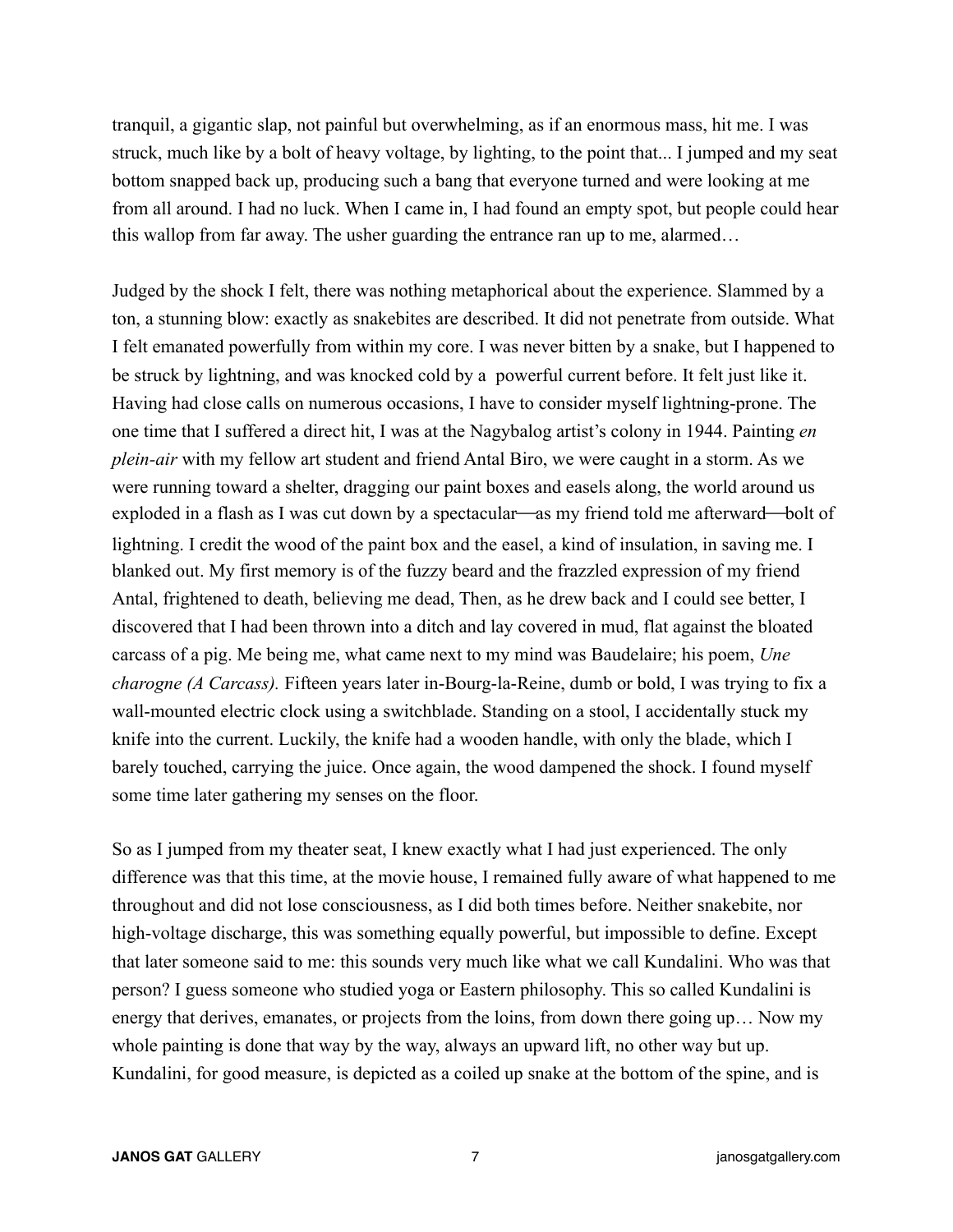said to be experienced as an electrical current along it.<sup>9</sup> Possibly, my slight familiarity with yoga helped to bring this on... Still, this all came as a shock...three shocks in one...As I said, I had already been painting most series with upward motions, but after this time I went on doing it, instinctively, always…starting from all the way at the bottom, going all the way up, skyward..." My conversation with Reigl came about because in June 2014 I presented the *Drape/Decoding* series in New York, and this provided the occasion to reacquaint myself with her 1973 catalogue text. The exhibition was accompanied by a recorded performance of chamber music by the French composer Pierre Bernard—written expressly for *Drape/Decoding*—and two unforgettable live concerts by the composer John Zorn and his extraordinary ensemble. It is superfluous for me to say that people were deeply moved and, as a result, their senses were inevitably sharpened. The sounds enhanced vision as perceptibly as the visuals the sound. To my great surprise, between sets I kept overhearing the same remarks among the visitors. Everyone understood the concept of the *Drapes*, if not from looking with their own eyes, then from reading the press release, which suggested that we were to observe abstracted bodies as embodied abstractions. The visitors kept finding not only expanded bodies but also bloated faces. Upon further inspection, people also perceived scaled-down versions of the enormous figures, one in the center of each composition. (Here I must interject that observing clouds is the best primer for the consummate art amateur.) It was as if the blimp-like torsos were being piloted by these little men and women from right between the legs: homunculi unabashedly positioned in the lower realm of the loins. When I related the visitors' remarks to Reigl, she was amused and told me that they were onto something. Of course, she had done none of this intentionally—after all, she was making rough impressions of oversize male torsos—but all her motions in doing this series ensued from a single powerful blast, like lightning, from *down below*. 10

So Reigl told me her story, then said: "Everything in my life was like this, unforgettable and inexplicable, all randomly interlocking…as in the Jacques Monod title: by chance and necessity… just think about it… One goes to the most banal movie house, one which does not even show a feature, and everything clicks… I went to back to my studio and started the Drape/ Decoding series by draping over the carcasses of my paintings."<sup>11</sup>

The not-exactly-prints of the *Drape/Decoding* series are painted from the back. Painting from the verso is nothing original. In the Byzantine Empire, painting on the back of glass was a popular, low-cost alternative to standard icon painting. The technic was perfected during the Middle Ages in the Murano glassworks, and flourished again in 18th century Bohemia. Now best known as *hinterglasmalerei*, a Bavarian folk tradition, it was spread by ethnic Germans throughout Eastern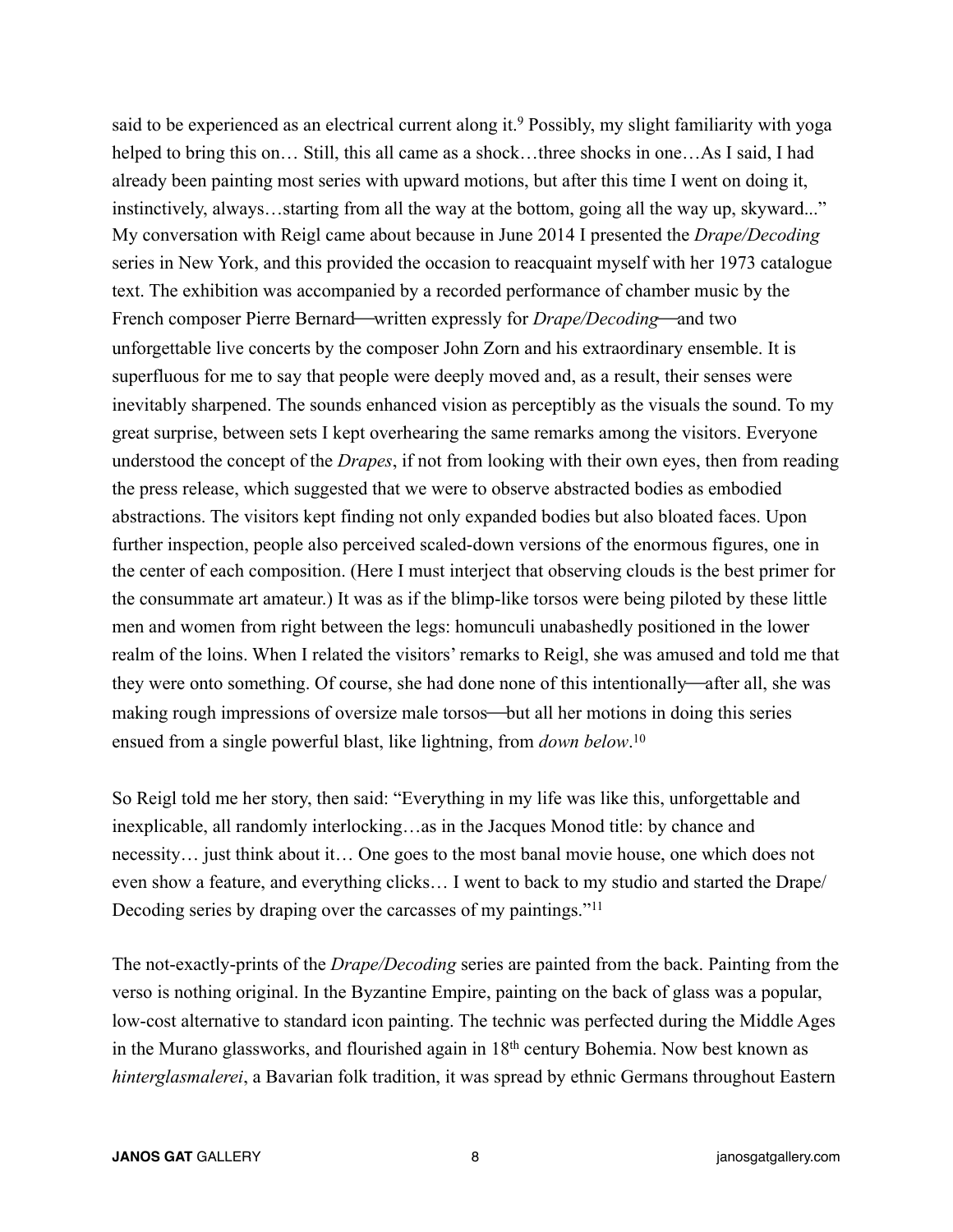Europe in the 19th century. During his Munich period, Kandinsky appropriated the method on his way to pure abstraction.<sup>12</sup> These endearing folk icons were ubiquitous in German-speaking villages in Hungary but less so in cosmopolitan Budapest, and Reigl might or might not have encountered them, though her *Drapes* are similar in execution and luminosity. In Reigl's case, painting on what became the back of the canvas produced another unexpected effect: the bodies that appear in reverse on the recto tend to change sex.

That last point may need some additional clarification. When asked about gender identity in the *Man* series Reigl said, "There are female figures in Man, although much fewer than male. I know I painted more male figures, and I can find many different reasons but not one single purpose. Thinking about it, when I started the Man series, the figures were standing, both male and female. The later, levitating, flying or falling bodies somehow turned out all male. The female body seems less adept at flying… What could be of interest is that often the figures were inspired by classical sculpture. In art, especially with the Greeks, the female body is rendered differently. The men move; the female body is static. The Egyptian gods step forward; the goddesses sit. There is a long painterly tradition of the reclining nude. When at the age of twenty I painted women, they were always horizontal: nothing erotic; alone, in the sand, for example, but always lying down. Giacometti wrote in his diaries that his women were sculpted stationary and man walking. I am a woman who thinks—and for many paints—like a man, although I know that one is always both. In all cases, the female in me is actual, while the male is latent. Having been born in a female body, why make more of what I currently am?"13

Once the painting stage is done and the drapes are flipped over, most reveal—at least as I read them—a female imprint made by the underlying *Man* form, and a female in flight at that. This multiple reversal occurs in a quite straightforward manner. Loading a wide bristle brush (the first time Reigl touched a manufactured tool since her student years) with tempera (the only time she used that medium) of German manufacture (high quality yet unpopular and therefore remaindered and affordable, though she would have bought it anyway), Reigl marks her male body impressions. The pronounced armatures of undiluted and thickly laid oil paint rising from the stiff canvases of *Man* have the tactility of heavily muscled male torsos. Touching them one could in essence touch flexed muscles. Compared to the *Man* canvases, the diluted tempera used in the *Drape*/*Decoding* series make the works feel like a woman's soft skin. Moreover, the figures of the *Man* series, with a few exceptions, are just torsos, the sexual organs generalized, even sketchy: pronounced scrota suspended from the suggestion of penises. Following the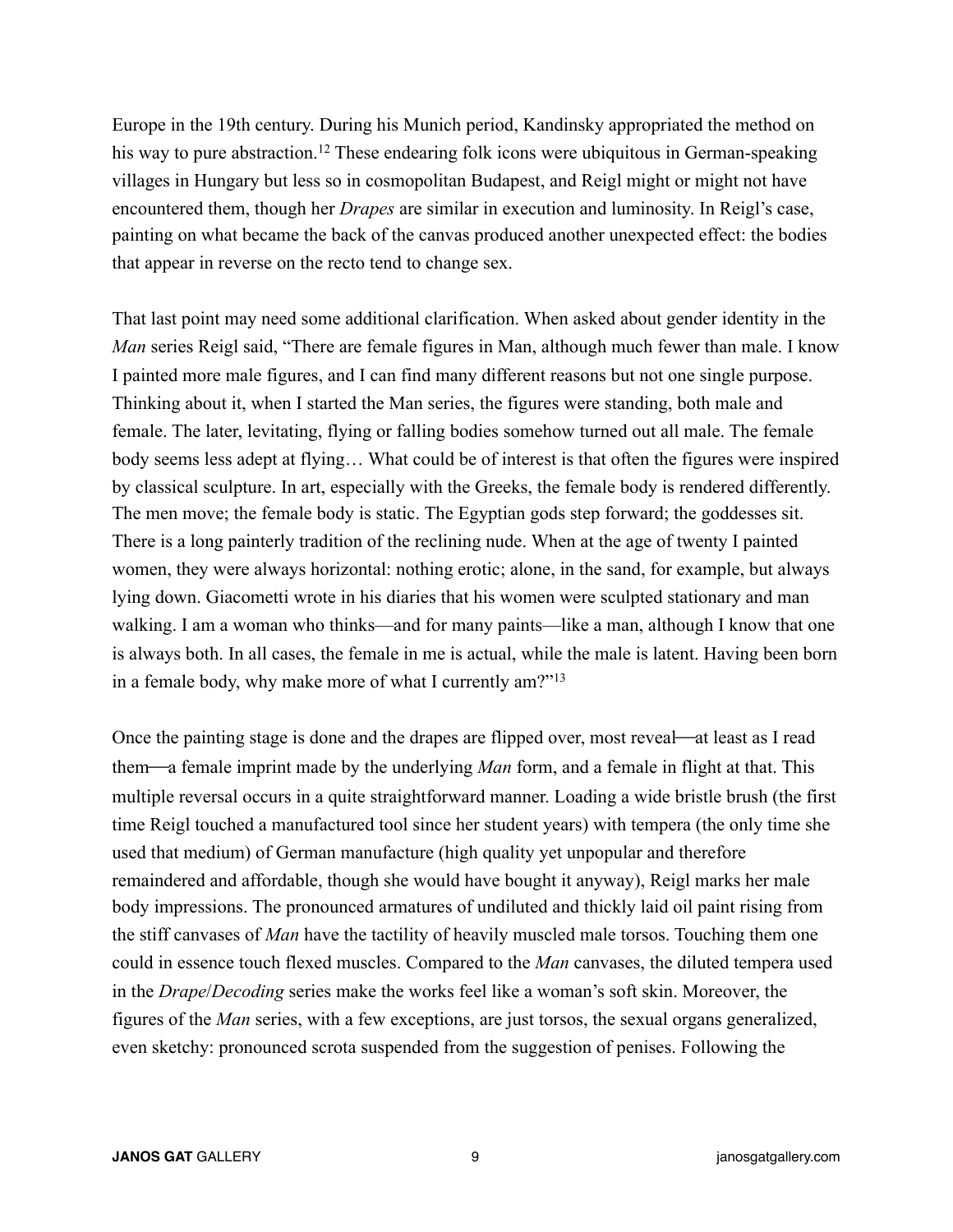existing protrusions with tempera may have resulted in a seeming reversal of sex—i.e. scrota into pudenda.

What concerns us here has little to do with gender and everything to do with mutability, change: Deleuze's *vibration of the flesh and flux of desire*. Flux—which is fundamentally contrary to deliberate progress—is Reigl's element, and in 1972, according to her text, Reigl found herself separated from it by her undeniably solid body of work: a wall of her own making. She had painted herself into a corner. With her *Man* paintings displayed to advantage but misunderstood, at least by most French art critics, because of their figuration, Reigl was driven to want her painting to be more accessible. It was the only time in her adult life that, much against her grain, she made a conscious decision about how to paint. Planning in advance how to proceed with the *Man* series halted her in her tracks. Reigl did the best she could to remain spontaneous and keep her integrity, and that was to do nothing. She simply stopped painting.

Having duly followed Reigl retracing her steps, with hindsight, we recognize that she draws her strength from her own perceived setbacks. For Reigl—a Taurus with Aries rising—crashing head on into all the obstacles she encounters is a tried and true and sensible approach. In early 1973, spending an idle hour in a movie house instead of painting, Reigl was jolted *back* into action and sent *back* to her studio by a sudden kick from within, which made her to go forward with her work—ingeniously or in a stroke of genius—in reverse mode. The first time, in 1954, it took a metaphorical explosion to get her to paint again. The second time, in 1973, it was a snakeinduced, re-experienced shock of electrical current, like a bolt of lightning. In both cases, Reigl found within her whatever it was that she needed to generate the necessary charge for proper ignition…the ignition of an engine!

A projected bite by a snake seen in a documentary short in a Montparnasse movie house recommended also by Giacometti is experienced as a third generation shock of electrical current—that itself reminded her of a bolt of lightning—which pushes Reigl to drape the cadavers of ruined paintings that show bodies of men who failed in their attempt to fly, putting an end to her painter's block, so a single stroke with a tempera-filled housepainter's brush can make her whole—meaning a working painter—again. This sequence of events—which sounds fantastic and nonsensical, more like a dream than the truth that it is—solves, at least for me, the riddle of the last paragraphs about *Drape/Decoding* in Reigl's analytical catalogue text of 1973. This is the story that animates those dense paragraphs, which stick out from the rest because Reigl wrote them in the present tense. Every paragraph, every sentence in the text has its own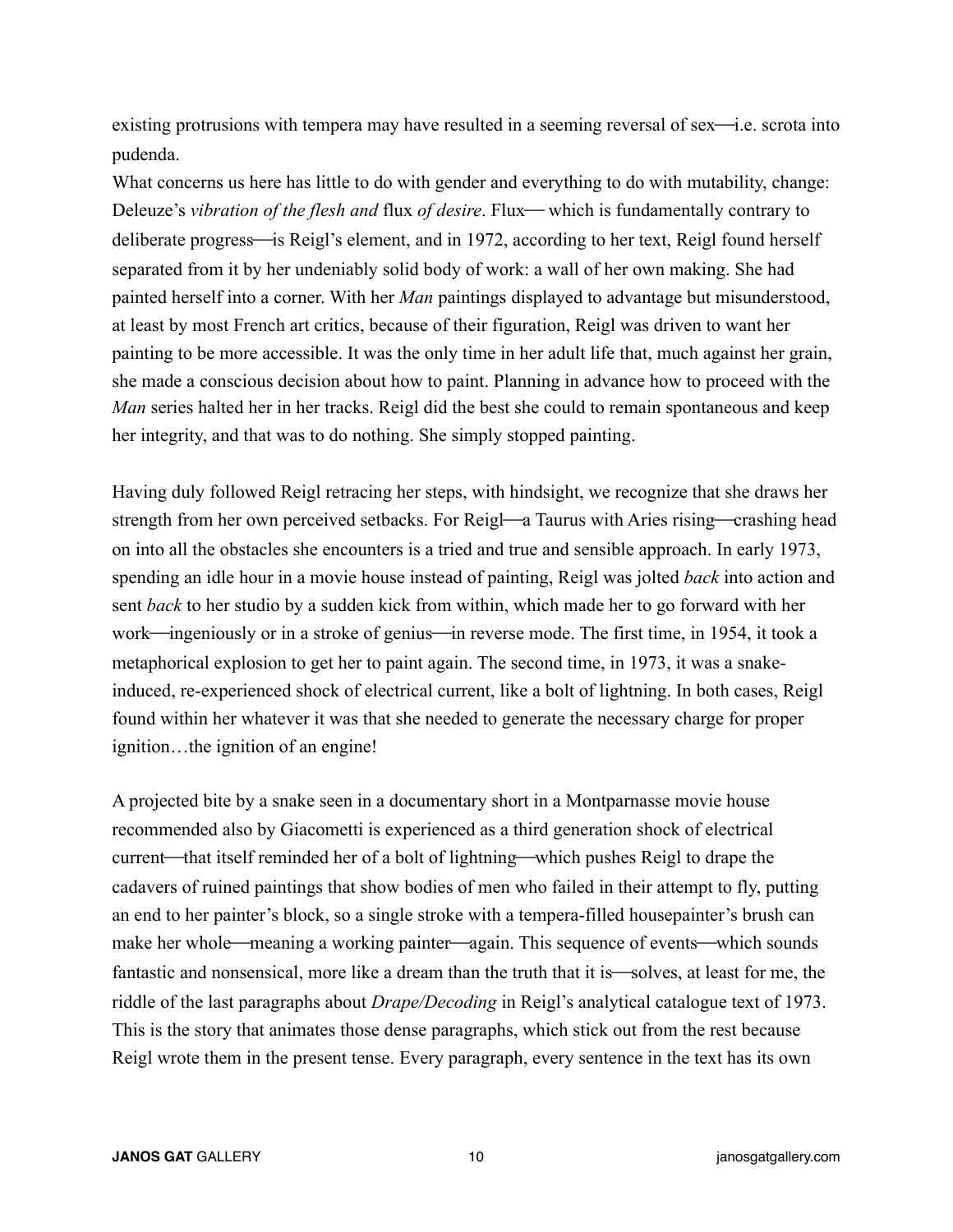animating story. They would all be equally true, and they would all sound equally fantastic and make no sense if taken out of their context. One's reality is another's fiction, and nothing will change that. By wanting to clarify, I may simply be obfuscating all the more.<sup>14</sup> In her writings, Reigl describes her practice in detail and relates all the relevant supporting history. I will not try to improve on that and therefore I am not able to conclude my essay with an adequate summary that conclusively answers all questions. At best I could passably paraphrase what Reigl has already said. So instead, I will try to reduce her all-inclusive working process to a plain formula. Comparing Reigl with her much-admired immediate precursor in the field of body imprint will not help. Yves Klein's *laisser la trace* figures connect to *Drape/Decoding* only superficially, as Klein's transfer of the human form is immediate. So rather than continuing with the obvious *Anthropométries*, glass icons, or various holy shrouds and mantles, I would like us to consider, as the given that is needed to formulate a workable equation, the frottage of Max Ernst.

It should not be overlooked when Reigl repeats that she "went beyond Surrealism through Surrealism." Reigl's decoding derives, perhaps subliminally, from the exquisite works Max Ernst realized by applying the Surrealist technique of frottage. The smaller in scale the Ernst frottages were, the more powerful Reigl found them.<sup>14</sup> But for Reigl being Reigl, always larger than life, Ernst's finger exercise is blown up to massive size in her *Drapes*. This brings us back to Reigl's failsafe method of ignition: the inner blast, the burst of energy from within. To sum it all up, all factors, variables, and constants considered, I propose to decode Reigl's *Drape*s by this equation: Frottage + Outburst = Decoding. (*Frottage* + *Eclatement = Décodage*)

- - -

<sup>1</sup> This essay's subtitle honors the schoolboy protagonist of Robert Walser's (1878 – 1956) first book, *Fritz Kocher's Essays* (1904). Having found my favorite passage of art writing in it, which is: *Nature really is great. The way it shifts colors, changes robes, puts on masks and takes them off again! It's very beautiful. If I was a painter, and it's not out of the question that I'll become one someday, since after all no one knows what their destiny may be…*in writing this essay I tried to adapt if not the inimitable Walser style, the Kocher point of view, his earnestness beyond sense or comprehension. (J. G.)

<sup>2</sup> I have recently discovered a possible cause for this uncanny connection. Beginning in 1954, during every fall Reigl and her companion, Betty Anderson, spent six autumn weeks in the Languedoc-Roussillon region. On one occasion-most likely in 1972-they were invited to be guests for about three weeks in a cottage owned by a Mr.

Ravailles, a local vintner and founder of the future celebrated Domain de l'Hortus cooperative. Mr. Ravaille's property included the peak of the Pic Saint-Loup mountain across the valley. His own house was already wallpapered with commissioned "portraits" of his prize possession, and he asked the visiting artists the favor of painting him a few more. Reigl, who never carried art supplies when taking her yearly break, went to a stationery store and bought a cheap watercolor set. She and Anderson each did a series of mountain "portraits." Reigl does not consider these to be part of her oeuvre, but enjoyed the hiking involved in trying to find the right views. This was the first and only time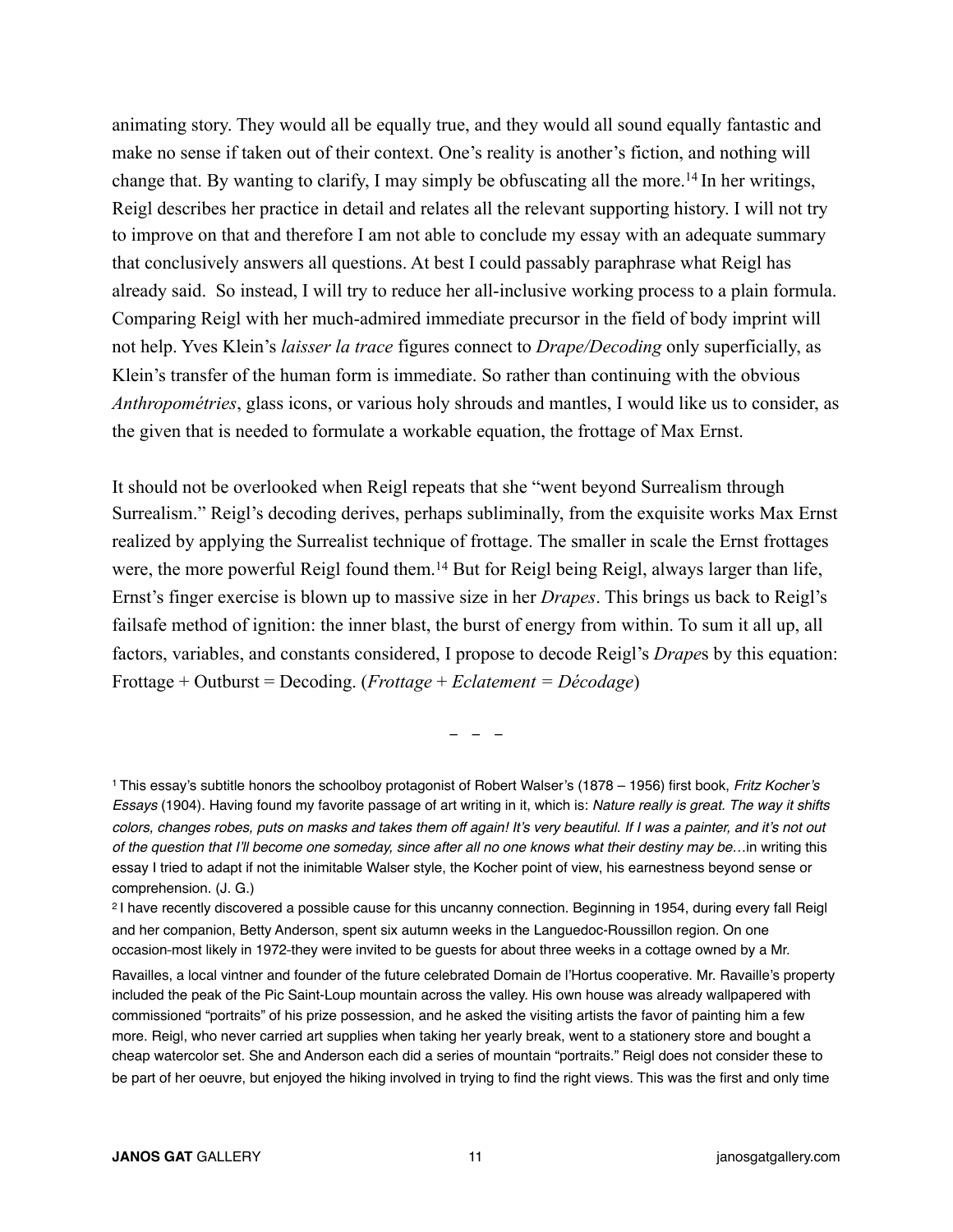since her student days ended in 1945 that Reigl painted after nature. No wonder she dreamed about Cézanne: the peaks of the Pic Saint-Loup and the Saint-Victoire, the same as the banks of the Hérault and the Arc rivers-if only from certain vantage points-were like twins.

3 Marcia E. Vetrocq, "between two states but belonging to none: The Paintings of Judit Reigl," in *Judit Reigl: Entrée– Sortie*, Vienna, W&K Editions, 2013.

<sup>4</sup> *Judit Reigl*, Galerie Rencontres, Paris, 1973. The text continues with a description of Reigl's *Guano* (1958-64) series, included in the same exhibition.

5 Reigl found my idea of her simply changing vantage points not wholly without merit. She said, putting it in these terms, that she actually took a step forward after completing the *Drape/Decoding* series in a little known sub-series called *Decoding*. A dozen of these small-scale (30 by 45 cm) abstract works, which she cut out from rejected drapes, were displayed at the Galerie Rencontres as a visual footnote to the 1974 exhibition of the *Drapes.*

6 For Reigl *achieve* is an expletive that signifies an ending.

7 I have asked art historian Agnes Berecz, author of numerous essays on Reigl, to read my text. She made a remark which I quote here from memory: "Crashing into oneself is a liminal experience: a collision of body and mind, and also a confrontation with one's own mortality. While Reigl's painting practice deflects conclusions and resist categorization in the name of flux, it is also and always about the finality, the consequentiality, the irrevocability of bodies and matter. Hard to pin down and incontestably present, all of Reigl's works are indeterminate yet determined attempts to be one with the flow of life without ever forgetting the inevitability of death. This is not duality, but omneity... this is why Reigl's volumes breathe: in each painting we get to witness the workings of the various forces without which we would be looking at bad art-a carcass as Reigl says, truly inert matter."

<sup>8</sup>*There was for me a profound chasm between my vision of the street and the photographic or cinematic vision. Instead of seeing a person on the screen, I saw vague black blobs moving. I looked at the people around me and as a result I saw them as I had never seen them before. . . . I remember very clearly coming out on the Boulevard du Montparnasse and seeing the Boulevard as I had never seen it before. Everything was different: depth, objects, colors and the silence…That day reality was completely revalued for me; it became the unknown.* Giacometti in a radio interview with Georges Charbonnier, published in *Le Monologue du peintre*, *entretriens*, Julliard, Paris, 1959. (Giacometti dates the event described to 1945.)

9 The *Yoga Upanishads* (translated from the Sanskrit, Jean Varenne, Gallimard,1990, Paris) describe Kundalini (कण्डलिनी) as lying coiled at the base of the spine, represented as either a goddess or sleeping serpent waiting to be awakened. In Mircea Eliades's Yoga: Immortality and Freedom (Pantheon Books,1958, New York) Kundalini is described as an unconscious, instinctive or libidinal force, or *mother energy or intelligence of complete maturation*.

10 Agnes Berecz has made another observation: "*Lightning from down below*, is a phrase that refers to Reigl's constant reversal of materials (material and immaterial, meaning support and subject/object). It brings to mind the directional shift in Reigl's use of the recto of the canvas as well as the morphing of the male and the female in her work. The 'down below' replaces the head as a site of illumination. It evokes Bataille's Acéphale-the meaning of the word, the notion behind the title of his review. It locates thinking, knowing and sensing at the lower end of the body-the other side; the opposite; the inverse."